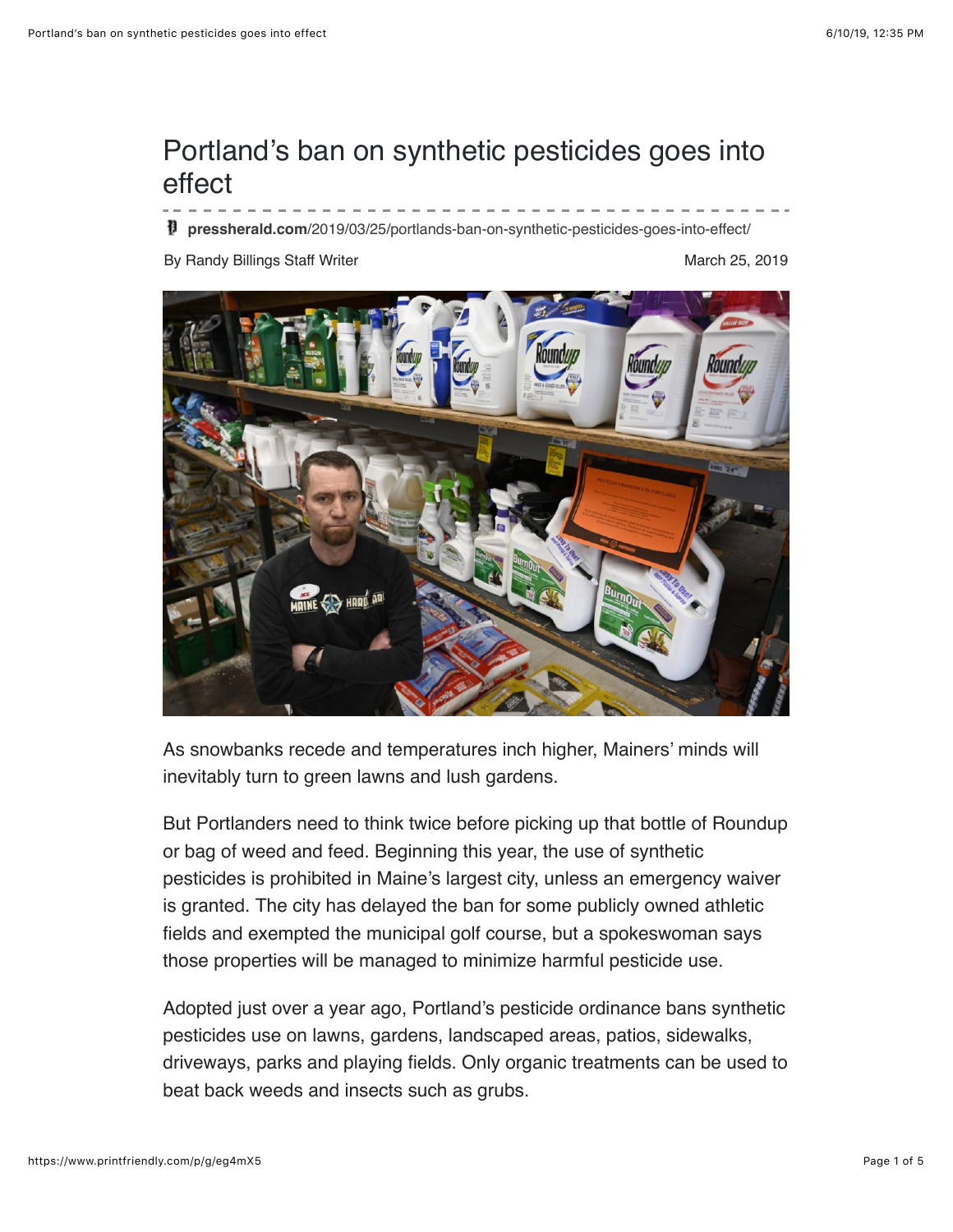"It's very exciting that Portland has become a leader in the worldwide movement to minimize synthetic pesticides and adopt organic land care techniques," said Avery Kamila, a co-founder of Portland Protectors, which advocated for the ban. "The challenge now becomes educating property owners, lawn care companies and retailers about organic land care."

Kamila, who also serves on the city's Pesticides Management Advisory Committee and its waiver subcommittee, said the ordinance is intended to shift habits from buying hazardous products to put into the soil to naturally building up soil fertility. She acknowledged that it can take some time to bring back to life soils that have been treated with pesticides and herbicides.

The ordinance, which took effect for city properties last year and kicks in for private property owners this year, allows Portland stores to continue selling synthetic pesticides. But Tim Currier, the general manager of Maine Hardware on St. John Street, said he will no longer carry products such as Roundup, which has been linked to cancer, once his current supplies run out.

"We already put a sign up front where the product goes (saying) that there's a new ordinance in the city. And we're bringing in more products that are more environmentally friendly," Currier said. "I just feel it's the right thing to do going forward."

Currier said he's been trying to direct shoppers to more organic treatments over the last two years, but it can be a tough sell. He even tried putting Roundup on the top shelf and putting organic products at eye level, but customers still gravitated toward the synthetic treatment.

"It didn't seem to slow down the sales of Roundup last year," he said. "We unfortunately sell a lot of that stuff."

The only products permitted to be used are those on the U.S. Department of Agriculture's Organic Program National List of Allowed and Prohibited substances and those classified as minimum risk under the Federal Insecticide, Fungicide and Rodenticide Acts. The city has additional information on its website, www.portlandmaine.gov/pesticides.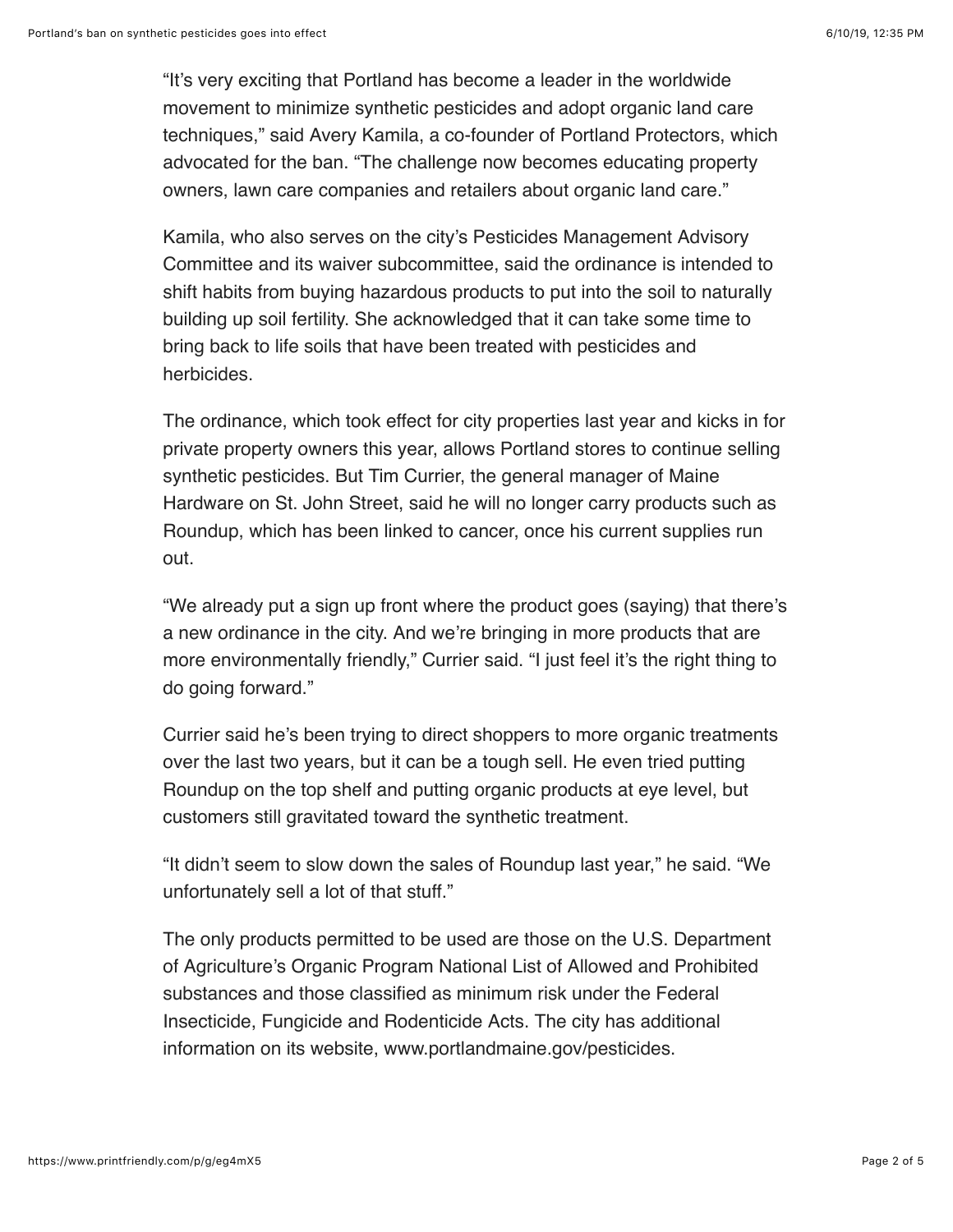The enforcement of Portland's ordinance relies mostly on education, but does allow the city to impose fines ranging from \$100 to \$500. Violations may be reported to Troy Moon, the city's sustainability coordinator, who will work to bring any scofflaws into compliance.

No pesticides can be used within 75 feet of a water body or wetland. Some synthetic pesticides may be used in emergency situations, but only if a waiver is granted by the city. Waivers may be sought for emergencies involving invasive species, like Browntail Moths; insects that threaten public health, like ticks; destructive insects like termites; and plants poisonous to the touch like poison ivy.

Activities or materials not affected by the ordinance include commercial agriculture, pet supplies (tick treatment and shampoos), disinfectants, insect repellent, and rat and rodent control, among others. And the city has exempted Hadlock Field and the Riverside Golf Course, provided materials are Audubon-certified, which the city is in the process of doing. It also gave itself until 2021 to transition five high-use athletic fields to organic lawn care.

Waynflete, a private school in the city's West End, found out just how difficult it may be to get a waiver. School officials last week asked the pesticide waiver committee to allow the same transition period for its highuse athletic fields located off outer Congress Street, since they have had problems with grub infestations in the past that have made the fields nearly unplayable. Officials said the school does not use pesticides at its West End campus.

But the two-person committee – Moon and Kamila – said the request would not likely be granted, since it is not for an existing emergency.

Even though the school could appeal to the city manager, who has the final say, Waynflete officials said they would respect the committee's decisions.

"Waynflete is committed to sustainable practices, and we take environmental stewardship seriously," Head of School Geoff Wagg said in a statement. "It would be helpful to have the same two-year window that the city gave itself to plan for the implementation of organic pesticides at our athletic fields. We will respect the committee's decision, however, and will not appeal."